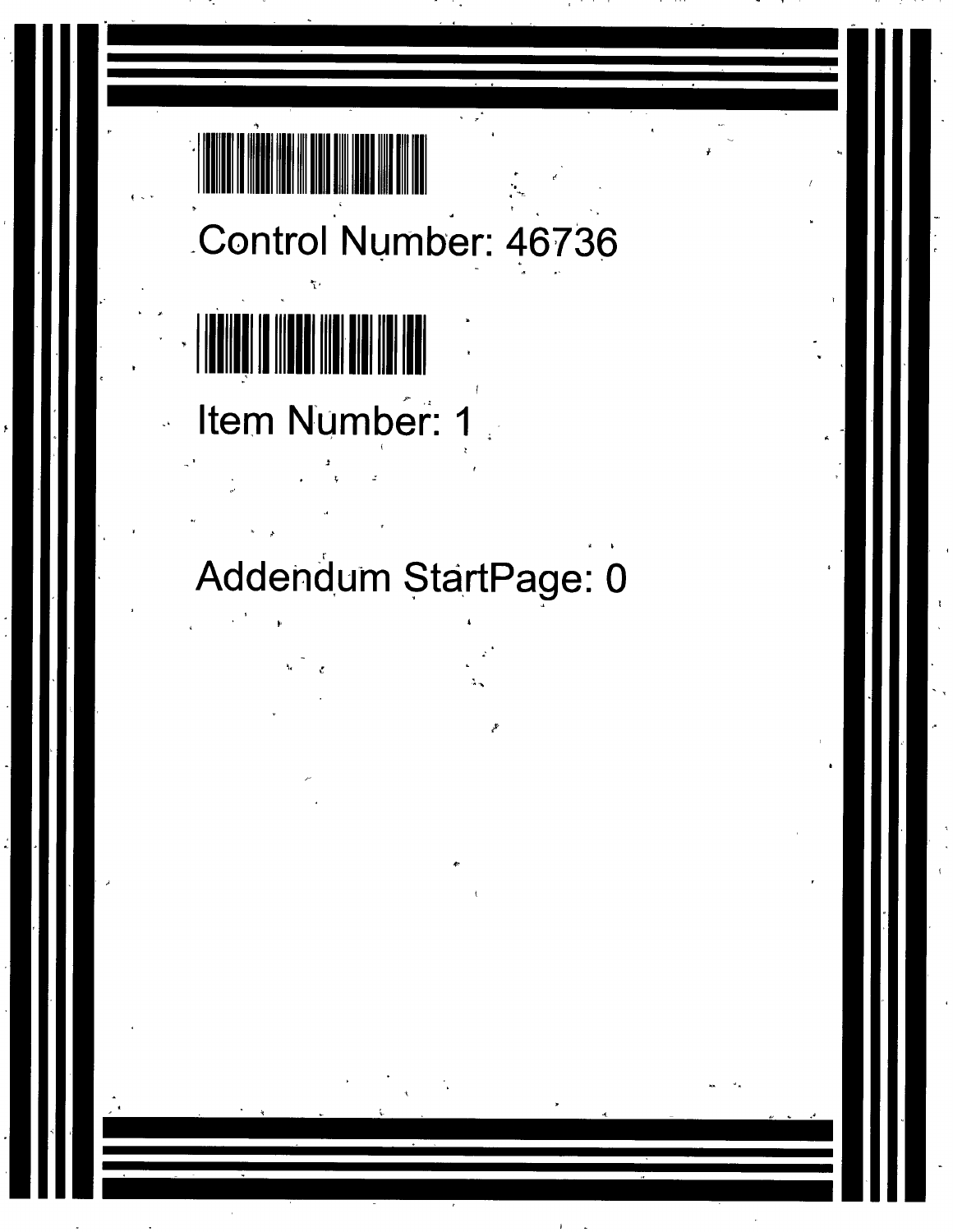|                                       | Pursuant to PUC SUBSTANTIVE RULE § 25.109                                                                                 |                                                                    | RECEIVED |
|---------------------------------------|---------------------------------------------------------------------------------------------------------------------------|--------------------------------------------------------------------|----------|
|                                       | <b>Registration Form for Power Generation</b><br>and Self-Generators                                                      | 2017 JAN - 6<br><b>tion Companies</b> 0<br>PUƏLIC UTIL<br>AMISSION |          |
|                                       | Part A - Type of Registration                                                                                             | 46736                                                              |          |
|                                       |                                                                                                                           |                                                                    |          |
| Type of registration                  |                                                                                                                           |                                                                    |          |
| Check only one of the following.      |                                                                                                                           |                                                                    |          |
| New self-generator registration       | Amending self-generator registration                                                                                      |                                                                    |          |
| <b>New EWG/PGC</b>                    | $\boxtimes$ New power generation company registration                                                                     | <b>Amending PGC registration</b>                                   |          |
| 2. Amendments                         |                                                                                                                           |                                                                    |          |
| amendment:                            | If filing an amendment, check all applicable boxes and fill in only the sections of this form that are applicable to your |                                                                    |          |
| Name change amendment                 |                                                                                                                           | Facility/output capacity change                                    |          |
| Change in ownership/control           |                                                                                                                           | New generating plant/facility                                      |          |
| Registration relinquishment           |                                                                                                                           | <b>Other</b>                                                       |          |
|                                       |                                                                                                                           |                                                                    |          |
| <b>Registration number:</b>           |                                                                                                                           |                                                                    |          |
| Provide an explanation, if necessary: |                                                                                                                           |                                                                    |          |
|                                       |                                                                                                                           |                                                                    |          |
|                                       | Part'B - Applicable to Registration of Self-Generators                                                                    |                                                                    |          |

| $\bullet$<br>$\mathbf{x} = \mathbf{X} - \mathbf{x}$ |                                                                        | <b>Francis</b> | $\mathbf{v}_{\mathbf{d}}$         |  |  |  |  |
|-----------------------------------------------------|------------------------------------------------------------------------|----------------|-----------------------------------|--|--|--|--|
| <b>Registering Party</b><br>$\mathbf{1}$ .          |                                                                        |                |                                   |  |  |  |  |
| Legal name:                                         |                                                                        |                |                                   |  |  |  |  |
| <b>Texas business address:</b>                      |                                                                        |                |                                   |  |  |  |  |
| City:                                               | ZIP:<br>Principal place of business:<br>$\mathbf{v}$<br>$\mathbf{r}_k$ |                |                                   |  |  |  |  |
| 2. Contact Information (for all communications).    |                                                                        |                |                                   |  |  |  |  |
| Name:                                               |                                                                        | Title:         | $\mathbf{a}^{\dagger}$<br>$\cdot$ |  |  |  |  |
| <b>Address:</b>                                     |                                                                        |                |                                   |  |  |  |  |
| City:                                               |                                                                        | State:         | ZIP:                              |  |  |  |  |
| Email:                                              |                                                                        | Phone:         | Fax:                              |  |  |  |  |

 $\mathbb{R}^n \times T^{n+1}$ 

 $\frac{1}{2}$  ,

 $\overline{a}$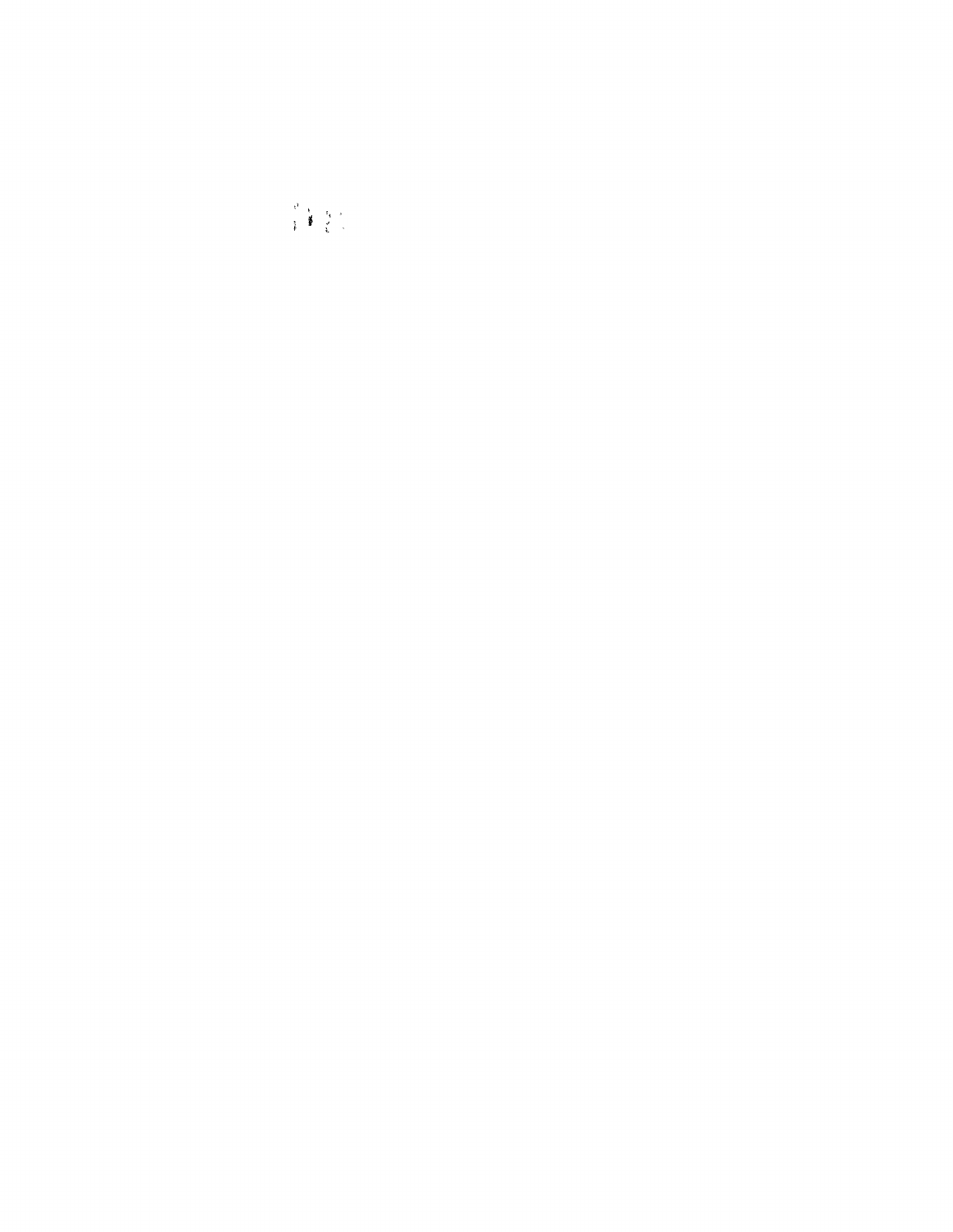## Part C - Applicable to Registration of Power Generation Companies

99

| 1. Registering Party                                                                                                                                                                                                                                                                                                           |                                                      |                                                                                   |  |                   |  |  |  |  |  |  |
|--------------------------------------------------------------------------------------------------------------------------------------------------------------------------------------------------------------------------------------------------------------------------------------------------------------------------------|------------------------------------------------------|-----------------------------------------------------------------------------------|--|-------------------|--|--|--|--|--|--|
| Legal name: Phantom Solar, LLC                                                                                                                                                                                                                                                                                                 |                                                      | Trade/commercial name: Phantom Solar, LLC                                         |  |                   |  |  |  |  |  |  |
| Texas business address: 91001 Ammo Rd                                                                                                                                                                                                                                                                                          |                                                      |                                                                                   |  |                   |  |  |  |  |  |  |
| City: Ft. Hood TX                                                                                                                                                                                                                                                                                                              | ZIP: 76544                                           | Principal place of business: 310 4th St NE Suite<br>200 Charlottesville, VA 22902 |  |                   |  |  |  |  |  |  |
| 2. Contact Information (for all communications).                                                                                                                                                                                                                                                                               |                                                      |                                                                                   |  |                   |  |  |  |  |  |  |
| Name: Elise Hertzberg                                                                                                                                                                                                                                                                                                          | Title: Internal Counsel, Apex Clean Energy           |                                                                                   |  |                   |  |  |  |  |  |  |
| Address: 310 4th Street NE Suite 200                                                                                                                                                                                                                                                                                           |                                                      |                                                                                   |  |                   |  |  |  |  |  |  |
| City: Charlottesville                                                                                                                                                                                                                                                                                                          |                                                      | State: VA                                                                         |  | ZIP: 22902        |  |  |  |  |  |  |
| Email: elise.hertzberg@apexcleanenergy.com                                                                                                                                                                                                                                                                                     |                                                      | Phone: 434-270-7525                                                               |  | Fax: 434-220-3712 |  |  |  |  |  |  |
| 3. Names and types of business of the registering party's corporate parent companies with percentages<br>of ownership                                                                                                                                                                                                          |                                                      |                                                                                   |  |                   |  |  |  |  |  |  |
| Name (press Enter Key for multiple entries)                                                                                                                                                                                                                                                                                    | <b>Types of business</b>                             |                                                                                   |  |                   |  |  |  |  |  |  |
| <b>Cotton Plains Holdings, LLC</b>                                                                                                                                                                                                                                                                                             | renewable generation and retail electricity<br>sales | 100%                                                                              |  |                   |  |  |  |  |  |  |
| 4. Description of the types of services provided by the registering party that pertain to the generation of<br>electricity                                                                                                                                                                                                     |                                                      |                                                                                   |  |                   |  |  |  |  |  |  |
| Phantom Solar, LLC will generate and sell electricity at wholesale. However, the 15.4 MW solar generation<br>facility owned by Phantom Solar, LLC is located on the premises of the U.S. Army Military Garrison at Fort<br>Hood, will not be interconnected into ERCOT, and will not transmit electricity into the ERCOT grid. |                                                      |                                                                                   |  |                   |  |  |  |  |  |  |
| 5. Name and corporate relationship of each affiliate that buys and sells electricity at wholesale in Texas,<br>sells electricity at retail in Texas, or is an electric or municipally owned utility in Texas                                                                                                                   |                                                      |                                                                                   |  |                   |  |  |  |  |  |  |
| Name (press Enter Key for multiple entries)                                                                                                                                                                                                                                                                                    |                                                      | Corporate relationship<br>1.                                                      |  |                   |  |  |  |  |  |  |
| Cotton Plains Wind, LLC*                                                                                                                                                                                                                                                                                                       | Affiliate                                            |                                                                                   |  |                   |  |  |  |  |  |  |
| Old Settler Wind, LLC*                                                                                                                                                                                                                                                                                                         | <b>Affiliate</b>                                     |                                                                                   |  |                   |  |  |  |  |  |  |
| Ace Power, LLC dba Ace Power REP, LLC                                                                                                                                                                                                                                                                                          | <b>Affiliate</b>                                     |                                                                                   |  |                   |  |  |  |  |  |  |
| Chapman Ranch Wind, LLC*                                                                                                                                                                                                                                                                                                       | <b>Affiliate</b>                                     |                                                                                   |  |                   |  |  |  |  |  |  |
| Patriot Wind, LLC*                                                                                                                                                                                                                                                                                                             | <b>Affiliate</b>                                     |                                                                                   |  |                   |  |  |  |  |  |  |
| Apex Midway Wind, LLC*                                                                                                                                                                                                                                                                                                         | <b>Affiliate</b>                                     |                                                                                   |  |                   |  |  |  |  |  |  |
| * Facilites under development; not yet operational                                                                                                                                                                                                                                                                             |                                                      |                                                                                   |  |                   |  |  |  |  |  |  |
| 6. If applicable, attach to this form any Supplemental Information, as described in the Instructions,<br>labeled "Attachment B8"                                                                                                                                                                                               |                                                      |                                                                                   |  |                   |  |  |  |  |  |  |
|                                                                                                                                                                                                                                                                                                                                |                                                      |                                                                                   |  | $\blacksquare$    |  |  |  |  |  |  |

Ŋ

f

 $\begin{array}{c} \mathbb{E} \\ \mathbb{E} \\ \mathbb{N} \end{array}$ 

 $\bar{\epsilon}$ 

 $\frac{1}{2}$  .  $\frac{1}{2}$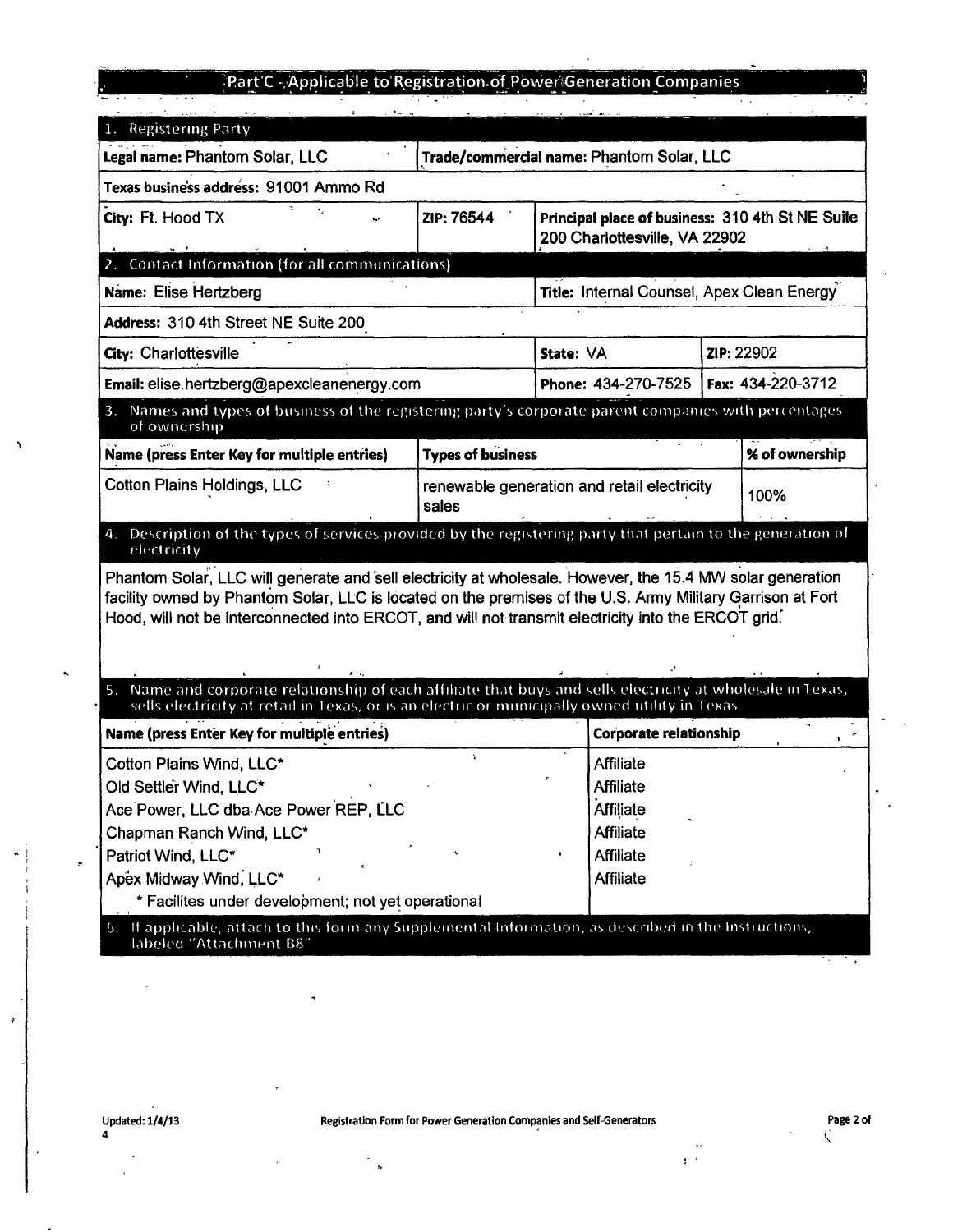## **AFFIDAVIT**

(Must be notarized by a public notary in and for the State of Texas)

| <b>STATE OF TEXAS</b> | Ę |  |  |
|-----------------------|---|--|--|
| <b>COUNTY OF</b>      | δ |  |  |

BEFORE ME, the undersigned authority, on this day personally appeared the undersigned, who, after being duly sworn, stated on his or her oath that he or she is entitled to make this Affidavit, and that the statements contained below and in the foregoing are true and correct.

Check one of the following boxes:

 $\Box$  I am an authorized representative of the registering party, which is a self-generator.

- $\boxtimes$  I am an authorized representative of the registering party, which is a power generation company and swear that the company:
	- (A) Generates electricity that is intended to be sold at wholesale;
	- (B) Does not own a transmission or distribution facility in this state other than an essential interconnecting facility, a facility not dedicated to public use, or a facility otherwise excluded from the definition of "electric utility" under PUC SUBSTANTIVE RULE 25.5; and
	- (C) Does not have a certificated service area.

I swear or affirm that I have personal knowledge of the facts stated in the attached registration, that I am competent to testify to them, and that I have the authority to submit this registration form on behalf of the registering party. I further swear or affirm that all statements made in the registration form are true, correct and complete and that any substantial changes in such information will be provided to the Public Utility Commission of Texas in a/timely manner. I swear or affirm that the registering party understands and will comply with all requirements of the applicable law and rules.

**Signature of Authorized Representative** 

 $ack.$ Apex Clean Energy MAMAICY הי **Plant**  $C<sub>other</sub>$ علاء Phantom **Name of Registering Party** day of Jancary Sworn and subscribed before me this **Month** Year  $\ddot{\phantom{a}}$ **RACHEL REPKO NOTARY PUBLIC REGISTRATION # 7352324 COMMONWEALTH OF VIRGINIA COMMISSION EXPIRES JULY 31, 2018** Notary Public in and for the State of Texas

**Updated: 1/4/13** 

Registration Form for Power Generation Companies and Self-Generators

Page 3 of